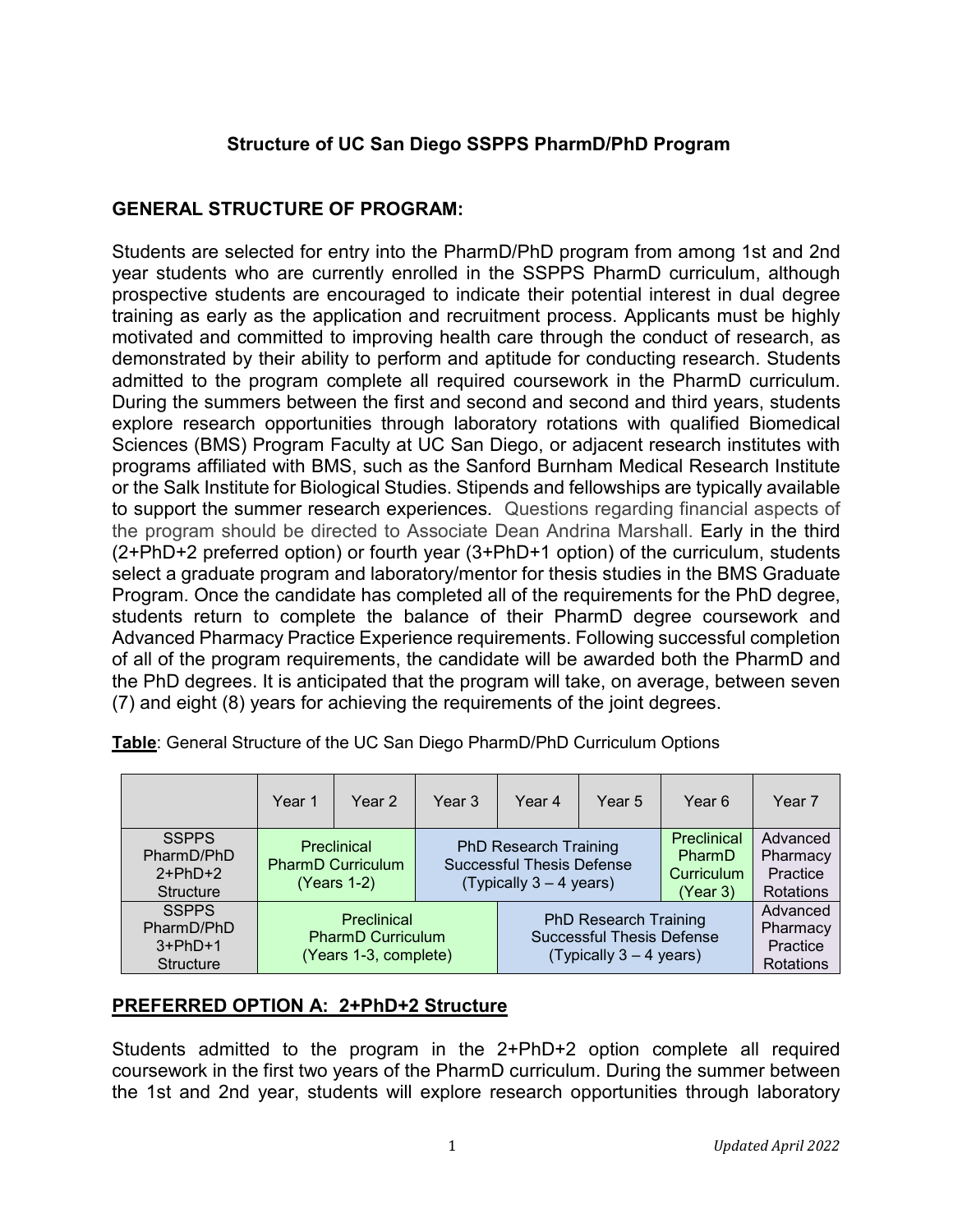rotations at UC San Diego and at adjacent research institutes with faculty that hold a primary affiliation with the UC San Diego BMS Graduate Program, completing 2 rotations. During the summer after the second year of the PharmD program, students must complete their 3rd required rotation, and matriculate into the laboratory of the mentor chosen for the PhD thesis project/dissertation no later than the beginning of the fall quarter. *Students with excellent prior research experience and commitment to dual degree training considering the 2+PhD+2 option are encouraged to arrange a first laboratory research rotation during the summer prior to matriculation into the PharmD curriculum to accelerate the completion of rotation requirements and identification of the thesis laboratory.* Stipends and fellowships are typically available to support these summer research experiences.

Following successful completion of the second year of the PharmD curriculum and rotation requirements, students engage full-time in research for their PhD thesis project. Once they have completed all of the requirements for the PhD degree, students return to complete the third (preclinical) and fourth (Advanced Pharmacy Practice Experiences) years for the PharmD degree. Following successful completion of all of the requirements, the candidate will be awarded both the PharmD and the PhD degree; the program will take, on average, 7-8 years to complete requirements for the joint degrees.

An advantage identified by certain students and faculty of the 2+PhD+2 option is the ability to reintegrate with the PharmD curriculum in Year 3, which includes activities and processes geared to prepare students for, and to schedule the sequence and electives within, the Advanced Pharmacy Practice Experiences of the traditional 4<sup>th</sup> year. However, to achieve the 2+PhD+2 option, an extra premium is placed on completing research rotations efficiently and constructively during the first summer with a mind to identification of a thesis laboratory, and thus it requires an early commitment and focus toward the dual degree program. Completion of a qualifying BMS research rotation in the summer prior to matriculation at SSPPS can help achieve this goal.

All PharmD/PhD candidates will be instructed to set up regular annual meetings with the Experiential Education Team (Associate Dean: Dr. Renu Singh). These meetings will begin early in the PharmD  $2<sup>nd</sup>$  year to ensure a specific individualized plan is established to ensure completion of the Introductory Pharmacy Practice Experience (IPPE) 300 hour requirements in a fashion that is never rushed or haphazard, but rather optimized for learning. For students following the 2+PhD+2 mechanism, it is understood that these students will need to take time during their PhD training to complete the IPPE requirements. The PhD advisor will assent to this requirement and understand that this training will be scheduled during the PhD years in addition to the graduate coursework requirements of the BMS program.

#### **ALTERNATIVE OPTION B: 3+PhD+1 Structure**

Students admitted to the program in the 3+PhD+1 option complete all required coursework in the first three years of the PharmD curriculum. During the summers between the 1<sup>st</sup> and 2<sup>nd</sup> years, students will gain research experience through laboratory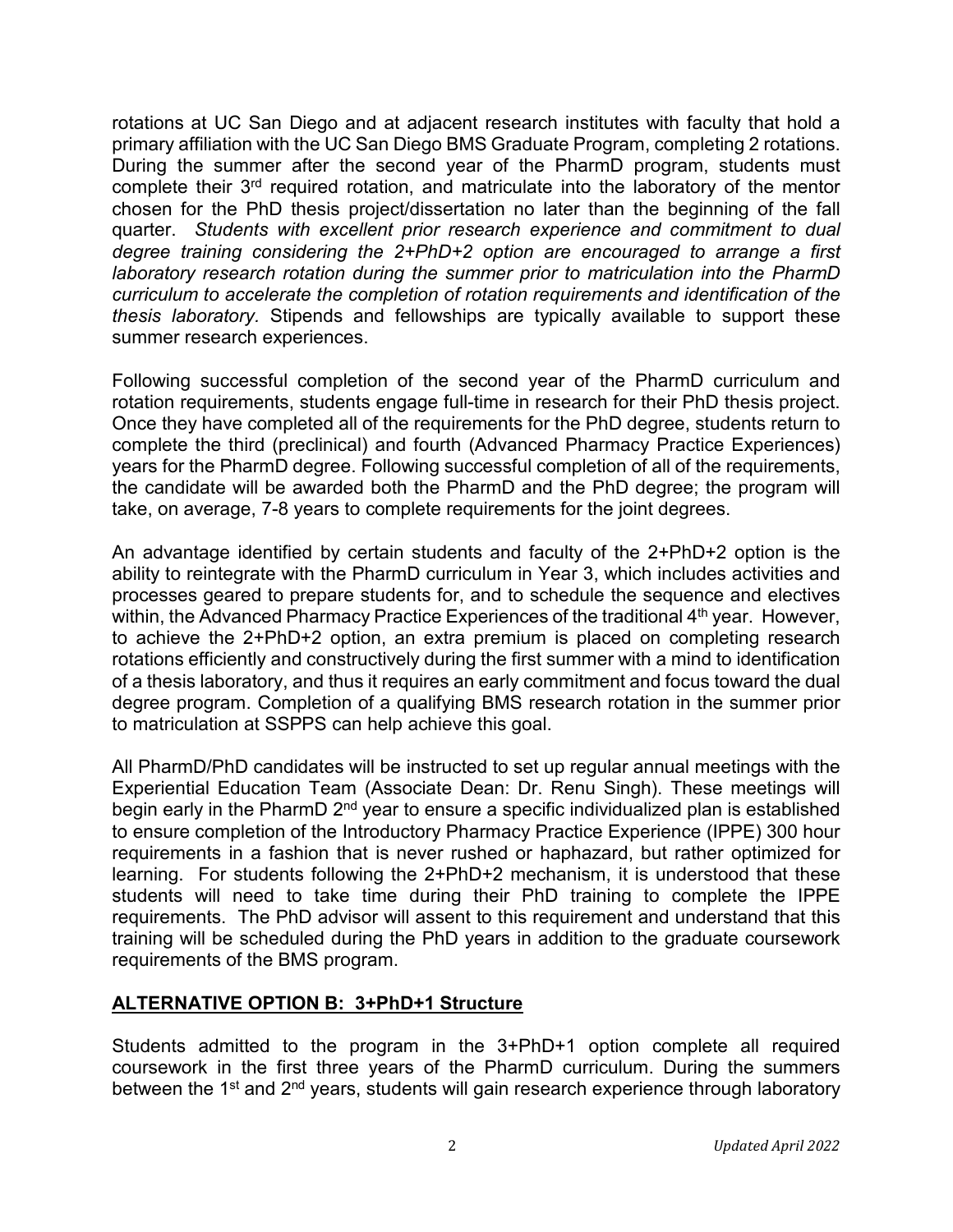rotations at UC San Diego and at adjacent research institutes with faculty holding a primary affiliation with the UC San Diego BMS Graduate Program, completing 1-2 rotations. During the summer after the  $2<sup>nd</sup>$  year of the PharmD program, students must complete their 3rd required rotation, and matriculate into the laboratory of the mentor chosen for the PhD thesis project/dissertation no later than the beginning of the fall quarter. Stipends and fellowships are typically available to support these summer research experiences.

Following successful completion of the 3rd year of the PharmD curriculum and rotation requirements, students engage full-time in research for their PhD thesis project. Once they have completed all of the requirements for the PhD degree, students return to complete the 4<sup>th</sup> year (Advanced Pharmacy Practice Experiences) for the PharmD degree. Following successful completion of all of the requirements, the candidate will be awarded both the PharmD and the PhD degree; the program will take, on average, 7-8 years to complete requirements for the dual degrees.

Students following the 3+PhD+1 mechanism students are expected to have already completed all of their IPPE coursework, but will not have the benefit of reentry into the 3<sup>rd</sup> year curriculum prior to beginning APPE rotations. In order to maintain connection with clinical pharmacy and emerging themes in therapeutics and practice guidelines, these students will be expected to identify avenues to maintain their clinical knowledge base throughout their PhD training.

### **UC San Diego SSPPS PharmD/PhD Key Contacts**

Program Co-Director: James McKerrow, MD, PhD

Graduate Training Advisor and Program Co-Director: Victor Nizet, MD PharmD Curriculum Component Coordinator: Brookie Best, PharmD, Associate Dean Coordination with Experiential Learning: Renu Singh, PharmD, Associate Dean Financial Planning Coordinator: Andrina Marshall, Associate Dean Admissions and Student Affairs Director: Jenna Bastear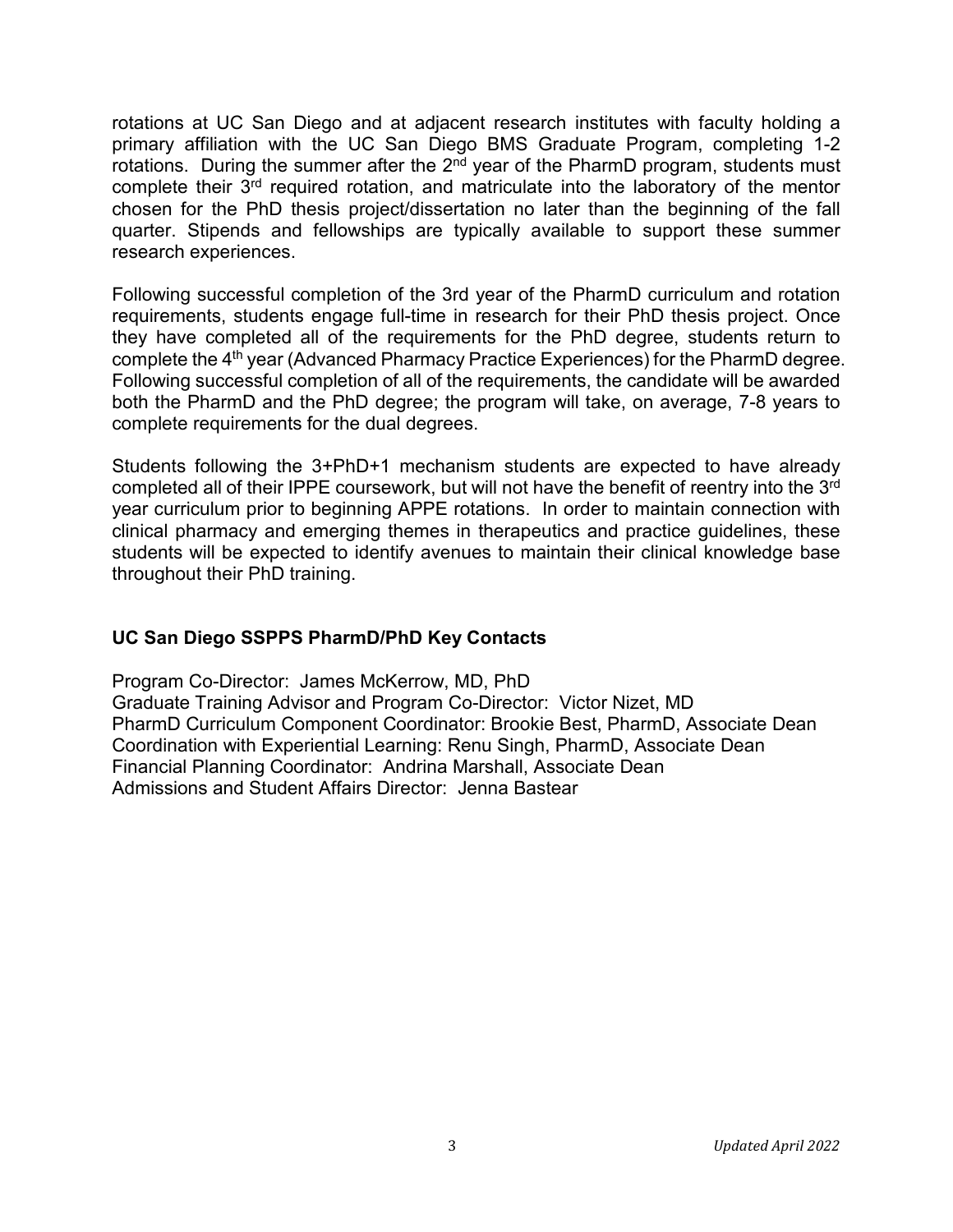#### **Specific Guidelines for PharmD/PhD Candidates within the Biomedical Sciences PhD Program**

## I. COURSE WORK AND ROTATIONS

(A) Graduate coursework during PhD training in the Biomedical Sciences curriculum will be equivalent to that of MD/PhD (MSTP) students. Specifically, students are exempt from the Fall Semester core courses BIOM 200A and B, "*Molecules to Organisms: Concepts*" and "*Molecules to Organisms: Approaches*". However, PharmD/PhD students are required to take the Fall seminar course (BIOM 201) and to complete all Biomedical Sciences advanced course work (electives) as required of other categorical PhD graduate students in the program. Graded core courses for first year graduate students in the Biomedical Science Program are not required for UC San Diego pharmacy students. The applicability of previous course work toward the Biomedical Sciences Graduate Program course requirements will be evaluated on an *ad hoc* basis. However, elective requirements (15 units total; 8 for a letter grade) are the same for all students.

(B) PharmD/PhD students must have conducted research in at least two laboratories of UC San Diego faculty other than their thesis advisor. PharmD/PhD students will be guided to complete these laboratory rotations taken during the summers before the first year, between the first and second years, or between the second and third years of the pharmacy school curriculum to fulfill this requirement. At least **two** laboratory research experiences must have been in the laboratory of a member of the BMS Program.

(C) PharmD/PhD students are required to successfully complete the Research Proposition Exam during the Fall quarter of their first year of PhD training in the Biomedical Sciences Graduate Program. This is a requirement for further advancement in the graduate program. PharmD/PhD students are also required to successfully complete the Advancement to Candidacy Exam by the Fall of their second year of PhD training. Failure to complete these requirements on time will result in blockade of registration and financial support until the requirements are met.

(D) The significant teaching and outreach experience that is comprised within the PharmD curriculum will satisfy the 1-quarter Teaching/Outreach requirement as described in Section V of the general guidelines. Thus PharmD/PhD students will not be required to perform additional teaching or outreach during their doctoral research studies in the BMS program.

#### II. REGISTRATION REQUIREMENTS

A. The Graduate Council imposes the following requirements:

(1) If in any given quarter a student is spending the majority of his/her time within the graduate program the student must be registered as a graduate student that quarter.